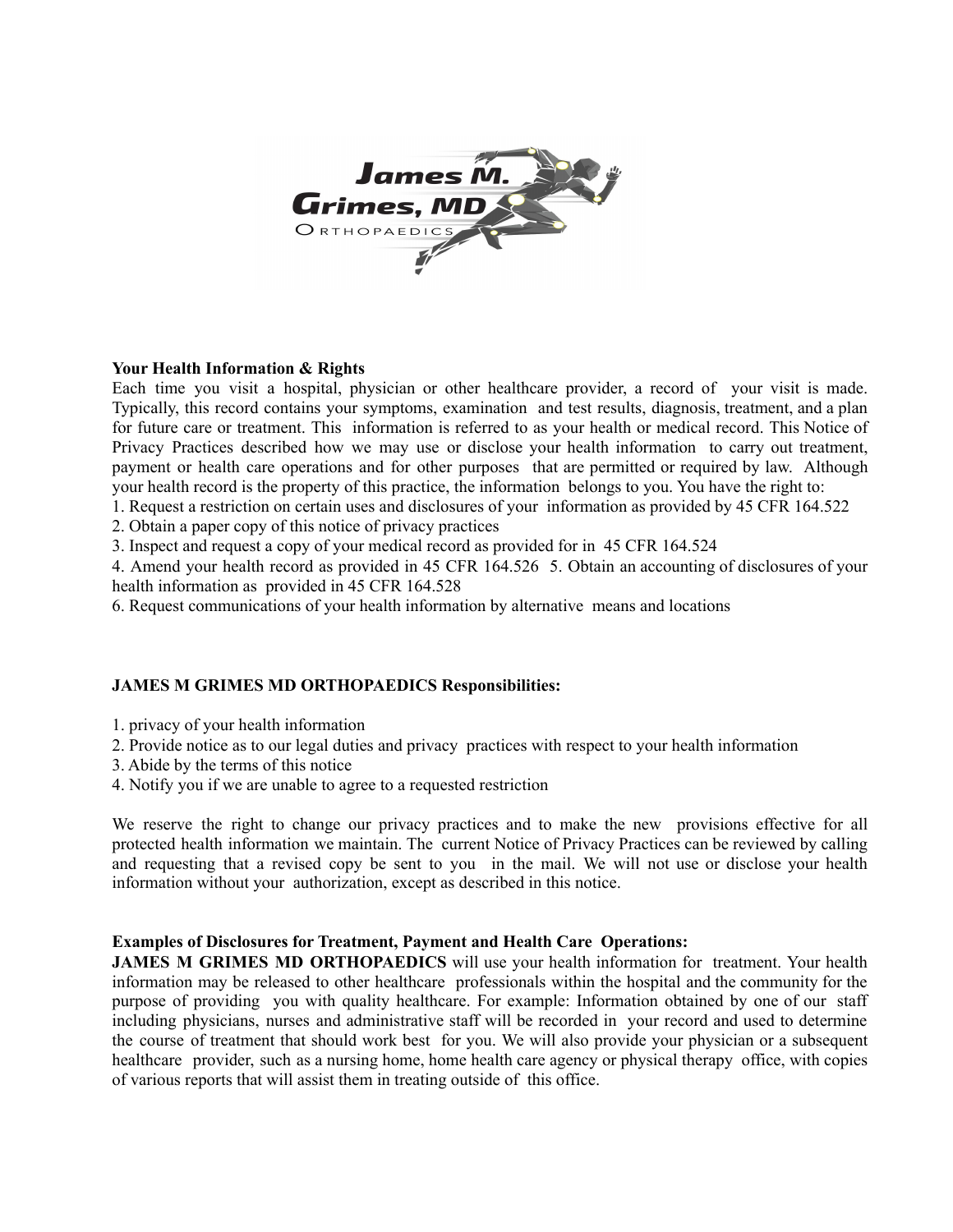We will use your health information for payment. For example: A bill may be sent to your or a third party payer. The information on or accompanying the bill may include information that identifies you, as well as your diagnosis, procedures, tests and supplies used in the course of your care in our office.

If you understand the above notice and information contained within, we ask that you sign and date that you acknowledge receipt of this information from our office. We will keep a copy of this signed notice in your medical record and provide you a copy for your own records. Thank you.

## *Disclosures*

**Business Associates:** There are some services provided in our clinic through contracts with business associates. Examples include physician services in the emergency department and radiology, certain lab tests, transcription services and billing companies. Through a signed agreement, we require all business associates to comply with HIPAA laws and requirements to safeguard your health information.

**Notification:** We may use or disclose information to notify a family member, personal representative, or other person responsible for your care, your location and general condition.

**Communication with family:** Our staff, using their best judgment, may disclose to family member, other relative, close personal friend or any other person you identify, health information relevant to that persons involvement in your care or payment related to your care.

**Food & Drug Administration:** We may disclose to the FDA health information relative to adverse events with respect to food, supplements, product and product

defects, or post marketing surveillance information to enable product recalls, repairs, or replacement.

**Workers Compensation:** We may disclose health information to the extent authorized to comply with Florida laws relating to the workers compensation program.

**Public Health:** As required by Florida law, we may disclose your health information to public health or legal authorities charged with preventing or controlling disease, injury, or disability.

**Communicable Disease:** We may disclose health information as required by Florida law, to a person who may have been exposed to communicable disease or may otherwise be at risk of contracting or spreading the disease or condition.

**Abuse or Neglect:** We may disclose health information to a health authority that is authorized by law to receive reports of child abuse or neglect. In addition, we may disclose your health information if we believe that you have been a victim of abuse, neglect, or domestic violence to the government agency authorized to receive such information.

**Research:** We may disclose information to researchers when their research has been approved by an institutional review board that has reviewed the research proposal and established protocols to ensure the privacy of your health information.

**Marketing & Patient Satisfaction Surveys:** We may contact you to remind you of any appointments, healthcare treatment options or other health services that may be of interest to you. We may also contact you to obtain your opinion about our services.

**Law Enforcement:** we may disclose health information for law enforcement purposes as required by Florida law or in response to a valid subpoena or court order.